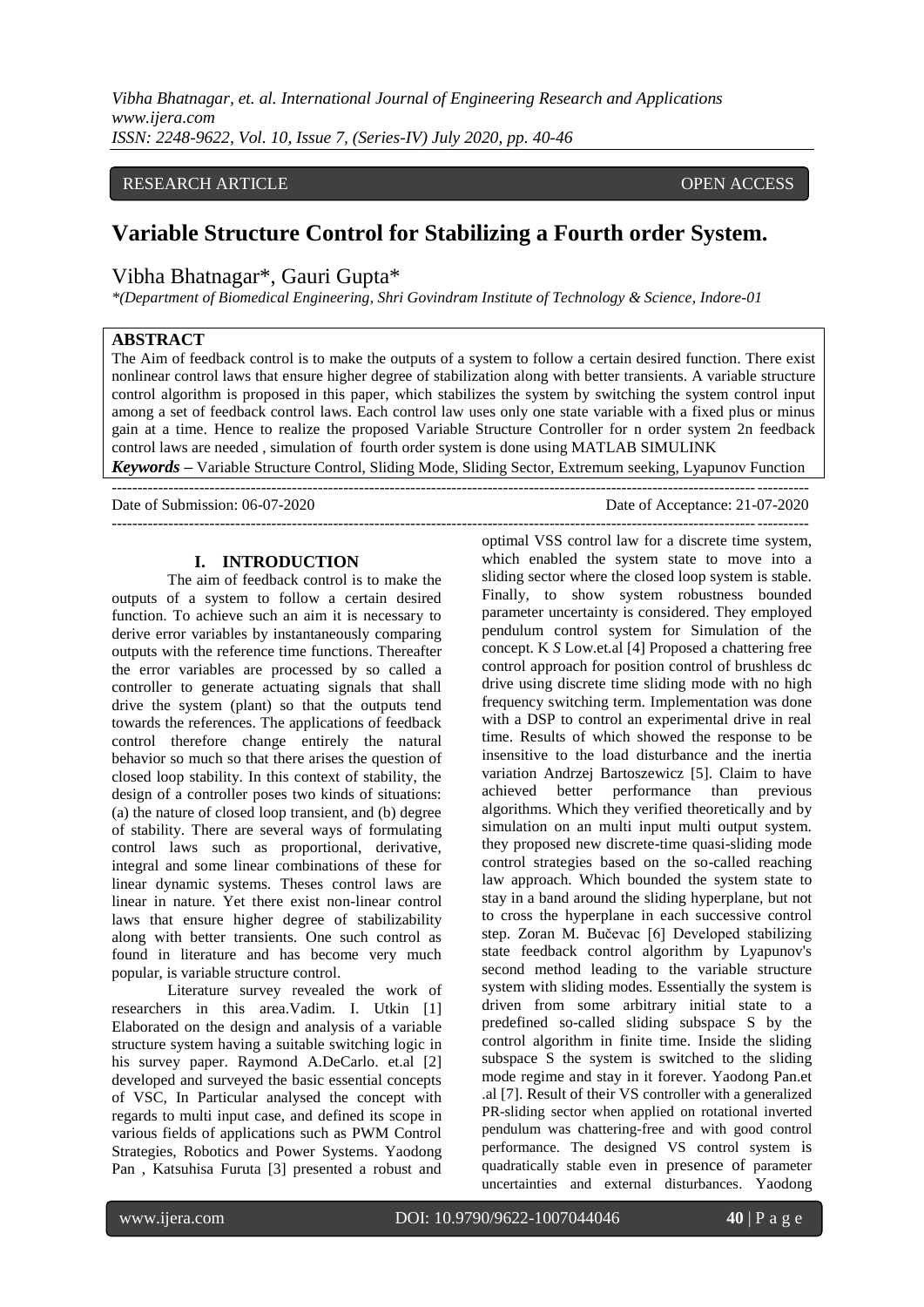Pan.et .al [8] proposed a VS controller for a SISO continuous time system, but could be extended to MIMO continuous time system and also can be implemented on Discrete time VS control & servo control. Their approach of VS controller with the sliding mode ensures that the state converges in a finite duration to the sliding mode and stays in it for ever. This produced stable, chattering free results. Yaodong Pan, Katsuhisa Furuta [9]. proposed a Quadratically stable controller for hybrid systems where subsystems may be unknown and need not be stable. Based on assumption that a stable convex combination of the subsystems exists a Lyapunov function is designed. The extremum seeking control algorithm is used to determine the switching rule such that the Lyapunov function tracks a predetermined decreasing signal.[13][14][15] proposed different sliding mode approaches for nonlinear systems with uncertainties.

Present work is devoted to the design of set of feedback control laws using VSS (Variable Structure system) such that within each feedback control law a Lyapunov function decreases. Linear time –invariant fourth order system is considered in which samples only one state variable in each time interval, The Lyapunov function based on convex combination of the feedback laws is used to define the sliding sector whereby a switching logic is developed using extremum seeking control where the common Lyapunov function tracks a predefined decreasing reference signal and the system asymptotically converge to zero Four examples are presented using MATLAB-SIMULINK software to illustrate the principle

## **II. VARIABLE STRUCTURE CONTROLLER**

Variable structure control, or VSC, is a discontinuous nonlinear control. The method alters the dynamics of a nonlinear system by application of a high-frequency switching control. The statefeedback control law is not a continuous function of time; it transits from one smooth condition to another. Based on the position of the state trajectory; the control switches from one smooth control law to another and possibly at very fast speeds (e.g., for a countable infinite number of times in a finite time interval) and hence the structure of the control law varies.

Variable structure control (VSC) and associated sliding mode behavior was first investigated in early 1950s in the Soviet Union by Emelyanov and several co researchers. Variable structure systems consist of a set of continuous subsystems together with suitable switching logic. In variable structure systems the control changes its structure, according to one to another member of a

set of possible continuous functions of the state. The next design step is to define the switching logic. for variable structure by selecting the parameters of the structure. A variable structure system has a characteristic of new properties not present in any of the structure used. For instance, two structures neither of which is asymptotically stable may form an asymptotically stable system.

Most important virtue of a VSC system is its robustness. Under certain conditions, the sliding mode of a VSC system more than just being robust is also invariant with respect to system perturbations and external disturbances. Proper design of switching function guarantees the sliding mode of a VSC to be asymptotically stable.

Elementary adaptive systems are those in which some characteristic of the system displays a unique maximum, which is directly measurable, and the object of the control process is to maintain the operating conditions of the system at, or in the vicinity of, the maximum. Such systems determine in some manner the slope of the characteristic and endeavor to operate substantially at the zero slope condition corresponding with maximum output, and are frequently termed "Extremum –Seeking Regulators" Extremum seeking regulators make use of techniques such as switching methods in which the system hunts continuously about the maximum. Various self-driving methods in which information about the slope of the characteristic is obtained directly and used to drive the system towards the maximum, and perturbation methods in which slope information is obtained from a continuous small perturbation signal.

# **III. PROBLEM DESCRIPTION**

Yaodong Pan and Katsuhisa Furuta [13] work is taken as base for realization of a fourth order time invariant system. According to which the methodology is revisited in section 3.1,3.2,3.3. Consider an n<sup>th</sup>-order system with 2n feedback control laws. Only one state variable with a fixed plus or minus feedback gain is used by each control law. A Variable Structure Feedback Control algorithm is used to stabilize the system by switching the system control input among the 2n feedback control laws.

The concept of Sliding Sector shows that there exists an area for each control law, inside which a Lyapunov function decreases with the control law, although the system cannot be stabilized by it alone. A common Lyapunov Function for all control laws exists, if the system is stable. Sliding mode is defined based on the Extremum seeking control algorithm such that the common Lyapunov function tracks a pre-determined decreasing function ..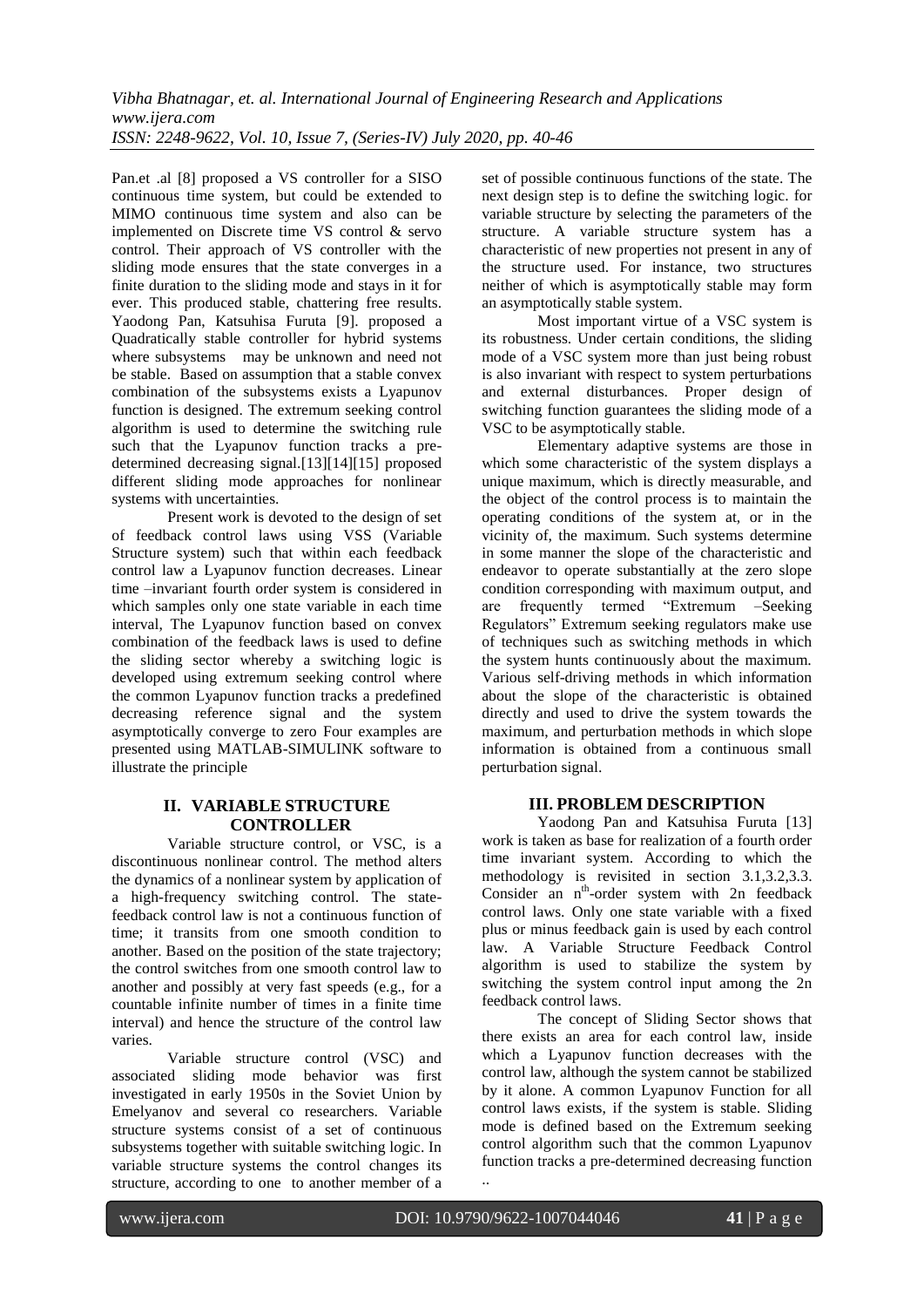Consider a single input linear timeinvariant system as described by the state space equation:

$$
\dot{x}(t) = Ax(t) + Bu(t) \tag{1}
$$

Where  $x(t)$  is the state vector,  $u(t)$  is the input variable,  $A \in \mathbb{R}^{n \times n}$  *and*  $B = \mathbb{R}^{n \times 1}$  are system matrices, and  $(A, B)$  is a controllable pair.

It is assumed that only one state variable is available for the feedback. Thus, a sampled data control may be realized with a high sampling frequency because there is no time delay as sampling of all state variables is avoided and only one state variable is active at a time. It is also assumed that the feedback control laws corresponding to every state variable are designed as where  $k$  is a positive constant. The 2n control laws are rewritten as  $u_i(t) = F_i x(t), (i = 1, 2, \dots, 2n)$ (2)

where the feedback gain  $F_i$  ( $i = 1, 2, \dots, 2n$ ) are defined

$$
\quad \text{as}:
$$

$$
F_{2i-1} = kI_{ni}
$$
  

$$
F_{2i} = -kI_{ni} \quad (i = 1, 2, ..., n)
$$

 $I_n$  (i=1, 2,...,n) is the i-th row of an n x n identity matrix

The aim of the control system is to asymptotically stabilize the system (1) by switching the control input u (t) among the feedback control laws  $F_i x(t)$ ,  $(i = 1, 2, \dots, 2n)$  in the sequence such that a measurable Lyapunov Function:

 $L(T) = x^T(t)Px(t)$  (3)

For some positive definite matrix  $P \in \mathbb{R}^{n \times n}$ 

decreases with a VS control input:

$$
u(t) = F_{\sigma(t)} x(t) \tag{4}
$$

In each period when the control input is switched once through all the feedback control laws, determined by a VS control rule taking values from a finite set  $\Sigma = {\sigma : \sigma = 1,2,3,...,2n}$  in the sequence of  $\{1, 2, \ldots, 2n, 1, 2 \ldots, 2n, 1, \ldots\}$ 

3.1. LYAPUNOV FUNCTION

The  $(A, B)$  pair are considered to be controllable, hence there exists a feedback control law:

$$
u(t) = Fx(t), \qquad F = [f_1 f_2 ... f_n] \in \mathfrak{R}^{\text{1cm}} \tag{5}
$$
  
Such that the closed loop system  

$$
\dot{x}(t) = (A + BF)x(t) \tag{6}
$$

Is stable Where F is denoted as

$$
F = \begin{bmatrix} F_1 \\ F_2 \\ \vdots \\ F_{2n-1} \\ F_{2n} \end{bmatrix} = \begin{bmatrix} k & 0...00 \\ -k & 0...00 \\ \vdots \\ \vdots \\ 0 & 0...0k \\ 0 & 0...0-k \end{bmatrix} \in \mathfrak{R}^{2n \times n} \qquad (7)
$$

One such solution to the following linear algebraic equations

$$
\beta F = \mathbf{F}
$$
 (8)

an be obtained as  

$$
\beta = \mathbf{F}(F^T F)^{-1} F^T
$$
 (9)

where  $\beta \in \mathfrak{R}^{1 \times 2n}$  is a parameter vector defined as  $\overline{a}$   $\overline{b}$   $\overline{a}$   $\overline{a}$ 

$$
\beta = [\beta_1 \beta_2 ... \beta_{2n}] \tag{10}
$$

By calculating, elements of  $β$  are determined by

$$
\beta_{2i-1} = -\beta_{2i} = \frac{f_i}{2k}, (i = 1, 2, \dots, n)
$$
 (11)

If k is chosen to be large enough, it is possible to find a positive constant  $\gamma$  such that

$$
\gamma = \frac{1}{2n} \left( 1 - \sum_{i=1}^{2n} |\beta_i| \right) = \frac{1}{2n} \left( 1 - \sum_{i=1}^{n} \frac{|f_i|}{2k} \right) > 0
$$

Define

$$
\alpha_i = \beta_i + |\beta_i| + \gamma \succ 0, \ (i = 1, 2, \dots, 2n)
$$

A convex combination of the feedback control laws,  $F_i x(t)$  (i = 1, 2, ...,2n), which stabilizes the system (1) is obtained as

$$
u(t) = \sum_{i=1}^{2n} \alpha_i F_i x(t) = Fx(t)
$$
 (12)

Because positive constant  $\alpha i$   $(i = 1, 2, ..., 2n)$ satisfy the following coefficient conditions of a convex combination

$$
0 < \alpha_i < 1, i = 1, 2, \dots, 2n
$$
\n
$$
\sum_{i=1}^{2n} \alpha_i = \sum_{i=1}^{2n} |\beta_i| + 2n\gamma = 1
$$

And equation 12 holds with

$$
\sum_{i=1}^{2n} \alpha_i F_i = \sum_{i=1}^{2n} (\beta_i + |\beta_i| + \gamma) F_i
$$

$$
= \sum_{i=1}^{2n} \beta_i F_i = \beta F = F
$$

For the stable closed loop system (6), there exists a Lyapunov function defined as

$$
L(t) = ||x||_P^2 = x^T P x \succ 0, \forall x \in \mathfrak{R}^n, x \neq 0 \quad (13)
$$
  
Whose derivative satisfies

 $\dot{L}(t) = x^T (A *^T P + P A * )x = x^T R x \le 0, \forall x \in \mathbb{R}^n (14)$ Where  $A^* = A + BF$ ,  $P \in R^{n \times n}$ , is a positive definite symmetric matrix  $P_{n}R = C^{T}C \in R^{n \times n}$  a positive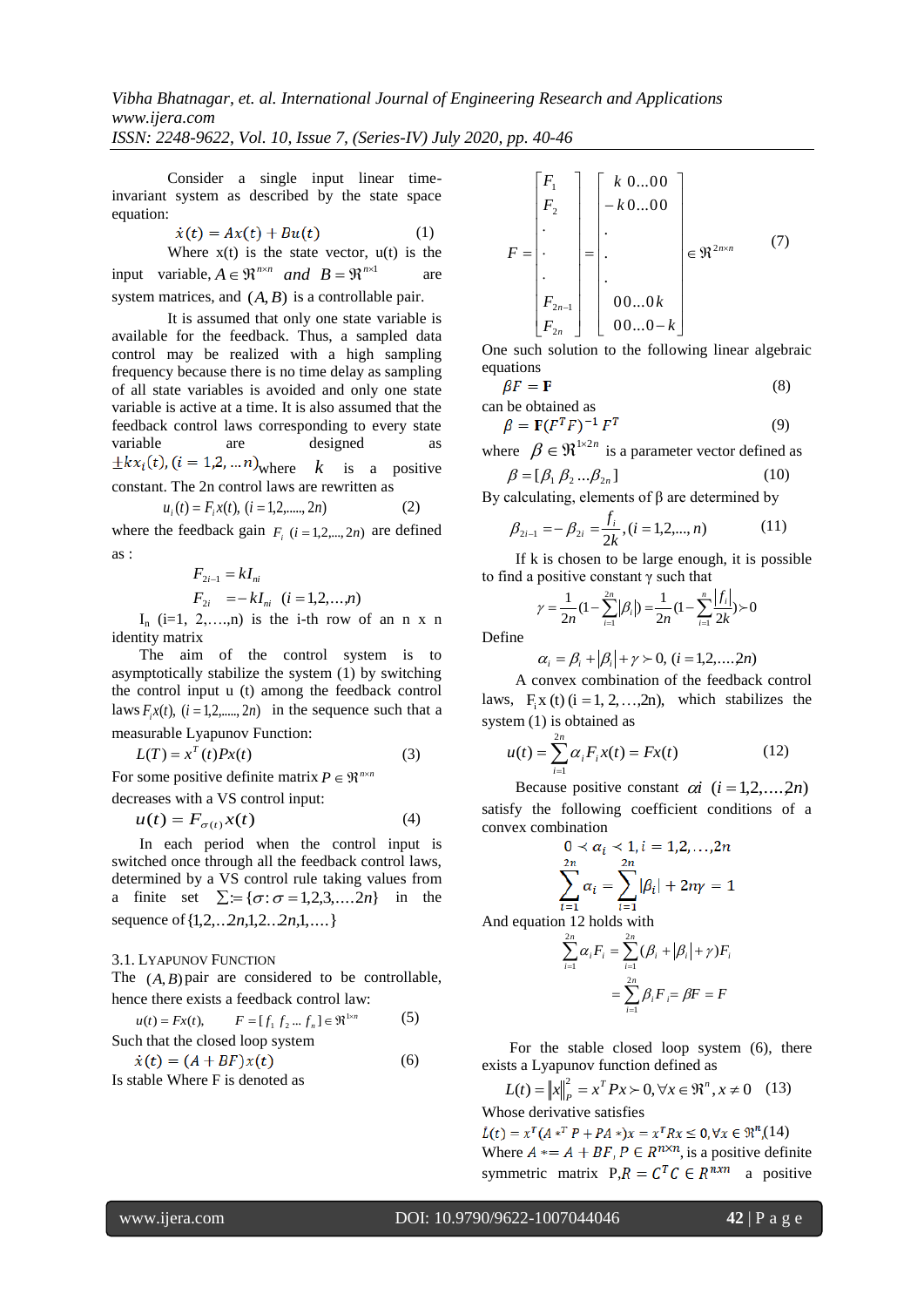*ISSN: 2248-9622, Vol. 10, Issue 7, (Series-IV) July 2020, pp. 40-46*

semi definite symmetric matrix,  $C \in \mathbb{R}^{kn}$ ,  $l \geq 1$  *and*  $(C, A^*)$ , are observable pair. Sliding Sectors will be defined by the Lyapunov Function defined in equation (13) based on the convex combination in (12)

#### **3.2. SLIDING SECTOR**

The system (1) with one of the feedback control laws  $u(t) = F_i x(t)$ ,  $(i = 1,2,...,2n)$  is determined by

 $\dot{x}(t) = A_i x(t) A_i = A + BF_i (i = 1,2,...,2n)$ (15)

Consider the Lyapunov Function as in Eq (13) the inequality:

$$
\dot{L}(t) = x^T (A_i^T P + P A_i) x \le -x^T R x \forall x \in \mathbb{R}^n
$$

The mentioned inequality does not hold true in general because the stability of the closed loop system in (15) is not guaranteed. The state space for each control law is decomposed into parts such that one part satisfies the condition

$$
\dot{L}(t) = x^T \left( A_i^T P + P A_i \right) x \succ -x^T R x
$$
 for some

elements  $x \in \mathbb{R}^n$ , and another part satisfies the condition

$$
\dot{L}(t) = x^T \left( A_i^T P + P A_i \right) x \le -x^T R x
$$

for some other elements  $x \in \mathbb{R}^n$ , elements in this group form a special subset in which the Lyapunov function L (t) decreases.

A P-norm denoted by  $||x||_p$  is defined as the square root of the Lyapunov function  $L(t)$  in (13)

$$
||x||_P = \sqrt{L(t)} = \sqrt{(x^T P x)}, x \in \mathfrak{R}^n \quad (16)
$$

With the i<sup>th</sup> control law the P norm  $||x||_p$  decreases inside this special subset.

 $u(t) = F_i x(t)$  *as* 

$$
\frac{d}{dt} ||x||_P^2 = x^T (A_i^T P + P A_i) x \leq - x^T R x \qquad (i = 1, 2, \dots 2n)
$$

This special subset is called as  $PR_i$  sliding sector because the matrices P and R together with the system parameter  $A_i = A + BF_i$  (i=1, 2,..., 2n) define the property of this subset.

For the system in equation (15) the  $PR_i$ sliding sectors defined on the sate space  $\mathbb{R}^n$  is

 $Si = \{x | x^T (A_i^T P + P A_i)x \le -x^T R x, x \in \mathbb{R}^n \}$  (17) inside which the P norm of the system decreases and satisfies

$$
\frac{d}{dt} ||x||_P^2 = \frac{d}{dt} (x^T(t)Px(t)) = x^T (A_iTP + PA_i)x + PA_i)x
$$
  
\n
$$
\leq -x^T(t)Rx(t)\forall x(t) \in S_i
$$

Where P and R are the matrices used in the definition of the Lyapunov function (13)

#### **3.3. VARIABLE STRUCTURE CONTROLLER**

Concept of extremum seeking control is used to define a VS control rule to switch the control input among all feedback control laws is which is given by:

$$
\sigma(t) = 1 + [\sigma(t-) + \bar{\sigma}(t)] \mod 2n \tag{18}
$$
  
Where

$$
\bar{v}(t) = \frac{\left|sgn\sin\left(\frac{h\pi s(t)}{\alpha_{\sigma(t-)} - sgn\sin\left(\frac{h\pi s(t-)}{\alpha_{\sigma(t-)}}\right)}\right|\right|}{2}
$$

 $\sigma(t-)$  is the previous discrete time signal to any time instant t , h is a positive constant, sgn () is the signum function and s(t) defined as

$$
s(t) = L(t) - g(t) \tag{19}
$$

Equation (15) defines the Lyapunov function  $L(t)$  and decreasing signal  $g(t)$  is determined by

$$
g(t) = -\varepsilon \left( g(0) = 0 \right) \tag{20}
$$

 $\epsilon$  is a large enough positive constant.

The VS control rule given in equation (18) is used by the control input to switch to the next control law at any time instant, when the trigonometric function sin (h $\pi$ s (t)/ά<sub>i</sub>) changes its sign. In general the switching function  $s(t)$  is an increasing function with a large enough positive constant  $\varepsilon$ , this enables the control input switching among all the feedback control laws in the sequence  $(1,2,....2n,1,2...)$ 

The above VS control rule ensures that the Lyapunov function  $L(t)$ decreases and asymptotically converge to zero by tracking the decreasing signal  $g(t)$  in every switching period for

$$
\sigma(t) = \{1,2,\ldots,2n\}
$$

The interval for the control input to be switched to the next control law is very short and can be approximately given by

$$
\Delta t_i = \frac{\alpha_i}{2\epsilon h}, \ (i = 1, 2, \dots, 2n)
$$

And the total time interval for the control input to be switched once among all the control laws is

$$
\Delta t = \sum_{i=1}^{2n} \frac{\alpha_i}{2\epsilon h}
$$

Which is also a very short interval.

As the change rate is different, the exact time interval for each control law is given by

$$
\overline{\Delta t_i} = \frac{a_i}{2(\dot{L_i} + \varepsilon)h}, (i = 1, 2, \dots 2n)
$$

Where it is assumed that the parameter  $\varepsilon$  is chosen to be large enough to satisfy

$$
|L_i| < \varepsilon, (i = 1, 2, \ldots 2n)
$$

This means that the control law will be used for a longer time interval, if the Lyapunov function for this control law decreases otherwise use it for a shorter time interval. In this way, in every switching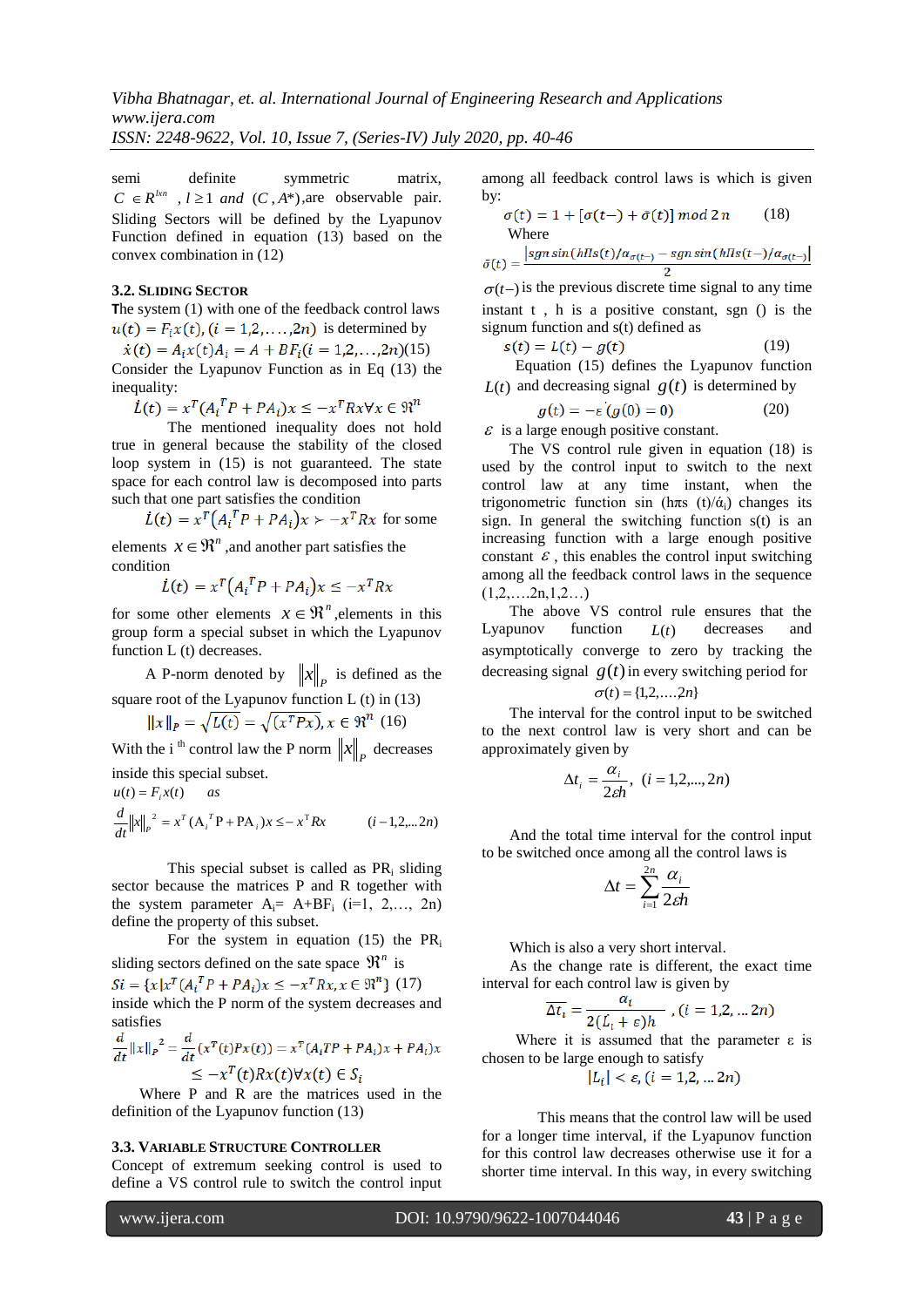period from the control law  $F_1x$  to the control law  $F_{2n}x$ , the Lyapunov function will decrease. No matter whether  $\dot{L}_i(t)$ ,  $(i = 1, 2 ... 2n)$  is positive or negative. In other words, with the proposed VS control rule even though the Lyapunov function may increase in some time intervals it will decreas in every switching period .

#### **IV. SIMULATION**

Simulation of fourth order system is done using MATLAB- SIMULINK. Consider Fourth order system as

> $x(t) = Ax(t) + Bu(t)$  (21) Where

$$
A = \begin{bmatrix} 0 & 1 & 0 & 0 \\ 20.601 & 0 & 0 & 0 \\ 0 & 0 & 0 & 1 \\ -0.4905 & 0 & 0 & 0 \end{bmatrix}, B = \begin{bmatrix} 0 \\ -1 \\ 0 \\ 0.5 \end{bmatrix}
$$

Eight feedback control laws are

 $F1 = \begin{bmatrix} k & 0 & 0 & 0 \end{bmatrix}, F1 = \begin{bmatrix} -k & 0 & 0 & 0 \end{bmatrix}$  $F2 = \begin{bmatrix} 0 & k & 0 & 0 \end{bmatrix}$ ,  $F4 = \begin{bmatrix} 0 & -k & 0 & 0 \end{bmatrix}$  $F5 = \begin{bmatrix} 0 & 0 & k & 0 \end{bmatrix}$ ,  $F6 = \begin{bmatrix} 0 & 0 & -k & 0 \end{bmatrix}$  $F7 = \begin{bmatrix} 0 & 0 & 0 & k \end{bmatrix}$ ,  $F8 = \begin{bmatrix} 0 & 0 & 0 & -k \end{bmatrix}$ Where the positive constant k is chosen as

k=200.

Eigen values of the system (21) with each control law

eig(A+B\*F1)=  $\{0, 0, 99.1996, 0.8004\}$ eig(A+B\*F2)={0 , 0 , -101.1918 , 1.1918}  $eig(A+B*F3) = \{0, 0, 17.6809, -117.6809\}$  $eig(A+B*F4) = \{0, 0, 28.5407, 71.4593\}$ eig(A+B\*F5)={100.4927, 4.5784, -4.6084, -0.4627} eig(A+B\*F6)=  $\{-99.4924, 4.5752, -4.6159, -0.4669\}$  $eig(A+B*F6) = \{0, -4.0067, 4.9956, 49.0111\}$  $eig(A+B*F6) = \{0, 4.9084, -3.9197, -50.9887\}$ 

Hence the system cannot be stabilized by any of the control laws alone.

The feedback law employing pole assignment method to stabilize the system (21) with the eigenvalues of  $\{-2, -4, -5, -8\}$  is given by

F= F= [-45.0145, -10.9279, 32.6198, -35.0663]; Choosing R as

R=[1 0 0 0;0 1 0 0; 0 0 1 0;0 0 0 1]

The positive definite solution P of the Lyapunov Equation

$$
(A + BF)^T P + P(A + BF) = -R
$$

Is given by

|  | $\mathbf{P} = \left[ \begin{array}{cccc} 6.110 & 1.4128 & -5.8772 & 3.5970 \\ 1.4128 & 0.4388 & -1.3197 & 1.0413 \\ -5.8772 & -1.3197 & 10.9862 & -12.880 \\ 3.5970 & 1.0413 & -12.8880 & 19.9580 \end{array} \right]$ |
|--|------------------------------------------------------------------------------------------------------------------------------------------------------------------------------------------------------------------------|

By the calculation

 $\alpha_i = \beta_i + |\beta_i| + \gamma \succ 0, \ (i = 1,2,...,2n)$ 

Where, elements of  $\beta$  are determined by

$$
\beta_{2i-1} = -\beta_{2i} = \frac{f_i}{2k}, (i = 1, 2, ..., n)
$$

It is possible to find a positive constant  $\gamma$  such that it satisfies below mentioned condition, if k is chosen to be large enough,

$$
\gamma = \frac{1}{2n} \left( 1 - \sum_{i=1}^{2n} |\beta_i| \right) = \frac{1}{2n} \left( 1 - \sum_{i=1}^{n} \frac{|f_i|}{2k} \right) > 0
$$

 $\alpha_{5} = 0.0477$ ,  $\alpha_{6} = 0.2108$ ,  $\alpha_{7} = 0.22306$ ,  $\alpha_{8} = 0.0477$  $\alpha_1 = 0.2728$ ,  $\alpha_2 = 0.0477$ ,  $\alpha_3 = 0.1023$ ,  $\alpha_4 = 0.0477$ , Set the sampling Interval as 0.0001 second and the initial condition as

$$
x(0) = \begin{bmatrix} 0.1 \\ 0 \\ 0 \\ 0 \end{bmatrix}
$$

Other parameters of the controller are chosen as  $\varepsilon = -20.0, \quad h = 5.0$ 

The simulation results with the proposed VS controller are as presented in Fig 1to 7

It is observed that the time response where the continuous state  $x(t)$  converges to the origin as indicated in Fig.1. The focused result on [19.5 20] shown in fig.2. indicates that the state can reach the origin with high accuracy although there exists vibration around the origin.



**Figure 1**- Evolution of continuous state variables  $x_1(t)$ ,  $x_2(t)$ ,  $x_3(t)$ &  $x_4(t)$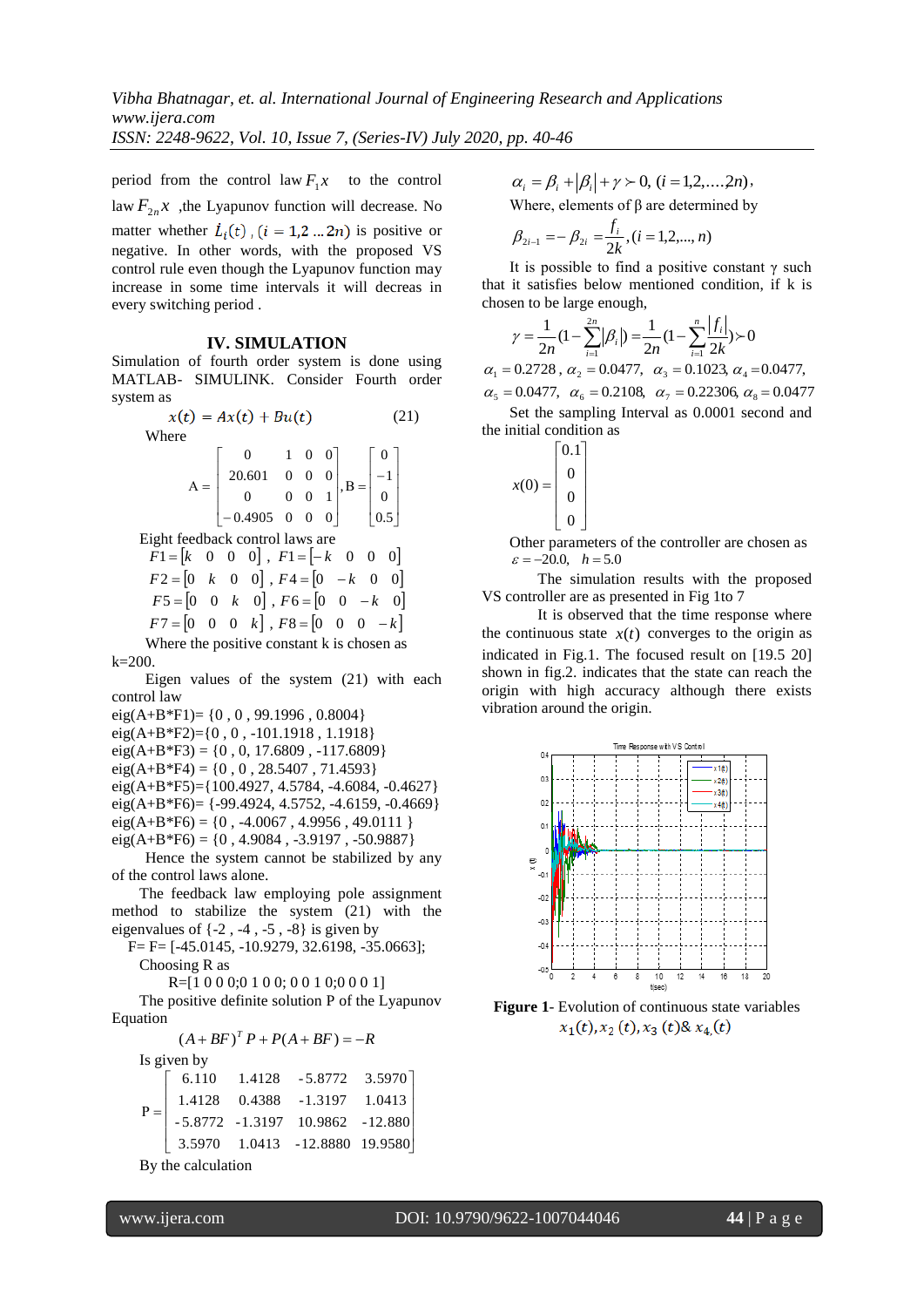*Vibha Bhatnagar, et. al. International Journal of Engineering Research and Applications www.ijera.com ISSN: 2248-9622, Vol. 10, Issue 7, (Series-IV) July 2020, pp. 40-46*



**Figure 2-** Evolution of continuous state variables  $x_1(t)$ ,  $x_2(t)$ ,  $x_3(t)$ &  $x_4(t)$  focus on [19.5,20]

The change of the Lyapunov function, which keeps decreasing to zero is indicated in the simulation results in Fig 3



**Figure 3:** Evolution of Lyapunov Function *L*(*t*)



**Figure 4** -Evolution of Lyapunov Function *L*(*t*)

Fig  $5$ , is  $u(t)$  the control input, The control input is switched among all the control laws is shown in Fig 6 -u(t) with focus at [0.04,0.06]. Fig 7 shows the discrete sigma function focus on [4, 4.02].



**Figure 5:** - Evolution of control Input  $u(t)$ 



**Figure 6:** - Evolution of control Input u(t) focus  $[0.04, 0.06]$